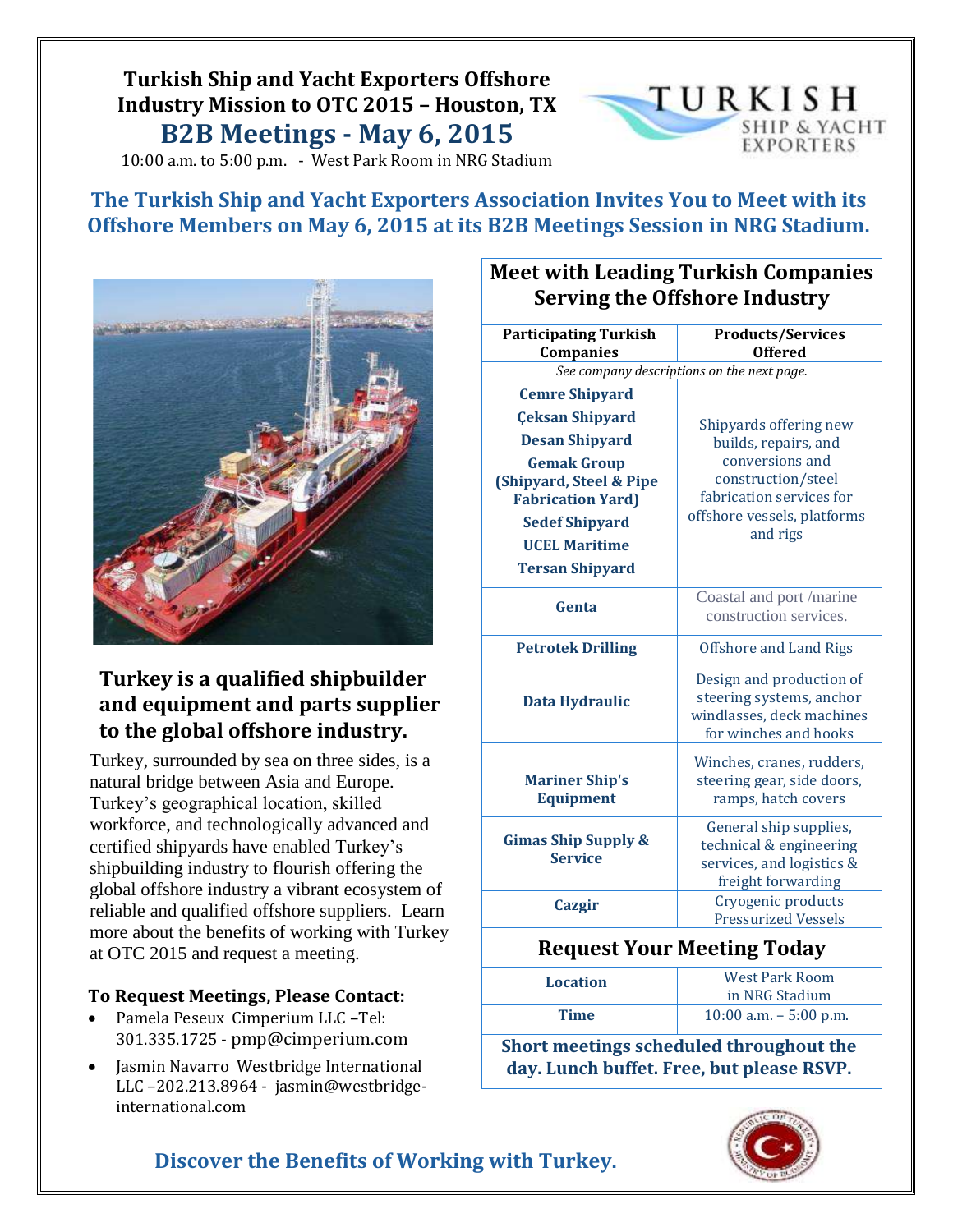| <b>Turkish Ship and Yacht Exporters Offshore</b><br><b>Industry Mission to OTC 2015</b><br>B2B Meetings - May 6, 2015<br>10:00 am to 5 pm - West Park Room in NRG Stadium                                                                                                                                                                                                                                                                                                                                                                                                                                                                                                                                                                                                                                                                                                                                                                                                                                                                                                                                                                                                                                                                                                                                                                                                                                                                                                                                                                                                                       |           | <b>B2B Meeting Request Form</b><br>Please complete form and return<br>to Pamela Peseux at pmp@cimperium.com |
|-------------------------------------------------------------------------------------------------------------------------------------------------------------------------------------------------------------------------------------------------------------------------------------------------------------------------------------------------------------------------------------------------------------------------------------------------------------------------------------------------------------------------------------------------------------------------------------------------------------------------------------------------------------------------------------------------------------------------------------------------------------------------------------------------------------------------------------------------------------------------------------------------------------------------------------------------------------------------------------------------------------------------------------------------------------------------------------------------------------------------------------------------------------------------------------------------------------------------------------------------------------------------------------------------------------------------------------------------------------------------------------------------------------------------------------------------------------------------------------------------------------------------------------------------------------------------------------------------|-----------|-------------------------------------------------------------------------------------------------------------|
| Name:                                                                                                                                                                                                                                                                                                                                                                                                                                                                                                                                                                                                                                                                                                                                                                                                                                                                                                                                                                                                                                                                                                                                                                                                                                                                                                                                                                                                                                                                                                                                                                                           | Title:    | Company:                                                                                                    |
| <b>Email:</b>                                                                                                                                                                                                                                                                                                                                                                                                                                                                                                                                                                                                                                                                                                                                                                                                                                                                                                                                                                                                                                                                                                                                                                                                                                                                                                                                                                                                                                                                                                                                                                                   | Mobile #: | Tel #:                                                                                                      |
| <b>Turkish Offshore Industry Trade Mission Company Descriptions</b>                                                                                                                                                                                                                                                                                                                                                                                                                                                                                                                                                                                                                                                                                                                                                                                                                                                                                                                                                                                                                                                                                                                                                                                                                                                                                                                                                                                                                                                                                                                             |           |                                                                                                             |
| Click on company name to go to their website for more information.<br>I would like to meet with these companies for up to 30 minutes on May 6, 2015 in the NRG<br><b>Stadium between 10:00 am and 5:00 pm.</b> I'm available all day _ morning only _ afternoon only_<br>Meet times will be confirmed in advance.                                                                                                                                                                                                                                                                                                                                                                                                                                                                                                                                                                                                                                                                                                                                                                                                                                                                                                                                                                                                                                                                                                                                                                                                                                                                               |           |                                                                                                             |
| <b>Shipvards Serving the Offshore Industry</b>                                                                                                                                                                                                                                                                                                                                                                                                                                                                                                                                                                                                                                                                                                                                                                                                                                                                                                                                                                                                                                                                                                                                                                                                                                                                                                                                                                                                                                                                                                                                                  |           |                                                                                                             |
| <b>Cemre Shipvard</b> builds and repairs special purpose platform support ships, dry cargo ships, fishing boats<br>and others ships.                                                                                                                                                                                                                                                                                                                                                                                                                                                                                                                                                                                                                                                                                                                                                                                                                                                                                                                                                                                                                                                                                                                                                                                                                                                                                                                                                                                                                                                            |           |                                                                                                             |
| Ceksan produces, repairs and converts small and mid sized vessels. They have been in the shipbuilding industry<br>for over 40 years and have built more than 50 vessels from basic barges to sophisticated ferries and chemical<br>tankers in any class and type                                                                                                                                                                                                                                                                                                                                                                                                                                                                                                                                                                                                                                                                                                                                                                                                                                                                                                                                                                                                                                                                                                                                                                                                                                                                                                                                |           |                                                                                                             |
| <b>DESAN Shipvard's</b> infrastructure is ready and enabled to satisfy the specific needs of any scheduled or<br>emergency repair, in dry-dock or afloat. The shipyard is capable of building commercial, offshore support and<br>supply vessels, fishing vessels, tugboats and mega yachts in its enclosed ship production area. Desan has been<br>in the shipbuilding business since 1974 using state of the art shipbuilding technology. In 1999, Desan was the<br>first shipyard to build an IMO II Chemical Tanker in Turkey. Naval Shipbuilding operations started in 1970.<br><b>Gemak Shipvard</b> continues to be a leading ship repair and ship building group in Turkey. Gemak builds and<br>repairs a wide variety of vessels including offshore platforms and vessels, topsides and modules. Gemak Group<br>includes Gemak Shipyard TGE Shipyard, and Neta Steel & Pipe Fabrication Yard and continues to provide dry-<br>docking, ship repair, conversion and new ship building.<br>Sedef Shipvard builds, repairs and converts ships, in addition to industrial steel construction projects. Sedef<br>Shipyard/Kalkavan originated in 1875.<br><b>Tersan Shipvard Inc.</b> is part of the Tersan Group of Companies providing maritime services, including:<br>new ship building; ship repair, docking & conversion; ship owning & operations; and, ship agency<br>services. The group's shipbuilding division has become one of the leading players in Turkey and<br>Europe. Tersan's repair yard is located in in Tuzla, Istanbul and its ship building division is in Yalova. |           |                                                                                                             |
| <b>UCEL Maritime and Trade Co</b> provides design, construction, maintenance, and towage of sea structures.<br>In addition to ships and other vessels, the company also designs and constructs specific orders; such as<br>dry docks and their various accessories, floating concrete structures, slip ways, and other products.                                                                                                                                                                                                                                                                                                                                                                                                                                                                                                                                                                                                                                                                                                                                                                                                                                                                                                                                                                                                                                                                                                                                                                                                                                                                |           |                                                                                                             |
| <b>Coastal and Port /Marine Construction Services</b>                                                                                                                                                                                                                                                                                                                                                                                                                                                                                                                                                                                                                                                                                                                                                                                                                                                                                                                                                                                                                                                                                                                                                                                                                                                                                                                                                                                                                                                                                                                                           |           |                                                                                                             |
| <b>Genta provides Industry</b> provides marine construction services and activities including coastal and port<br>construction and related structures construction of hydro (water, roads, ports and marinas, coastal<br>regulations, piers and docks, breakwaters, channels etc. It also prepares port floor and harbor channels,<br>breakwaters, piers, river and canal construction work for water transport traffic with docks and other<br>structures waterways, harbor and river works, coastal regulations, marinas, shelter, construction.                                                                                                                                                                                                                                                                                                                                                                                                                                                                                                                                                                                                                                                                                                                                                                                                                                                                                                                                                                                                                                              |           |                                                                                                             |
| <b>Drilling Rigs and Oilfield Equipment</b>                                                                                                                                                                                                                                                                                                                                                                                                                                                                                                                                                                                                                                                                                                                                                                                                                                                                                                                                                                                                                                                                                                                                                                                                                                                                                                                                                                                                                                                                                                                                                     |           |                                                                                                             |
| Petrotek Drilling manufactures standard drilling rigs and oilfield equipment. They specialize in the<br>design, manufacture, repair & maintenance of mobile and land drilling rigs, rig ancillaries (i.e. complete<br>solid control systems, pressure control equipment, camp components), cementing and acidizing units and<br>logging units. Other products include drilling equipment and support fleets. Petrotek Drilling is a<br>subsidiary of BM Holding Inc., a construction, renewable energy generation, geothermal and natural gas<br>exploration and drilling contracting group located in Ankara, Turkey.                                                                                                                                                                                                                                                                                                                                                                                                                                                                                                                                                                                                                                                                                                                                                                                                                                                                                                                                                                          |           |                                                                                                             |